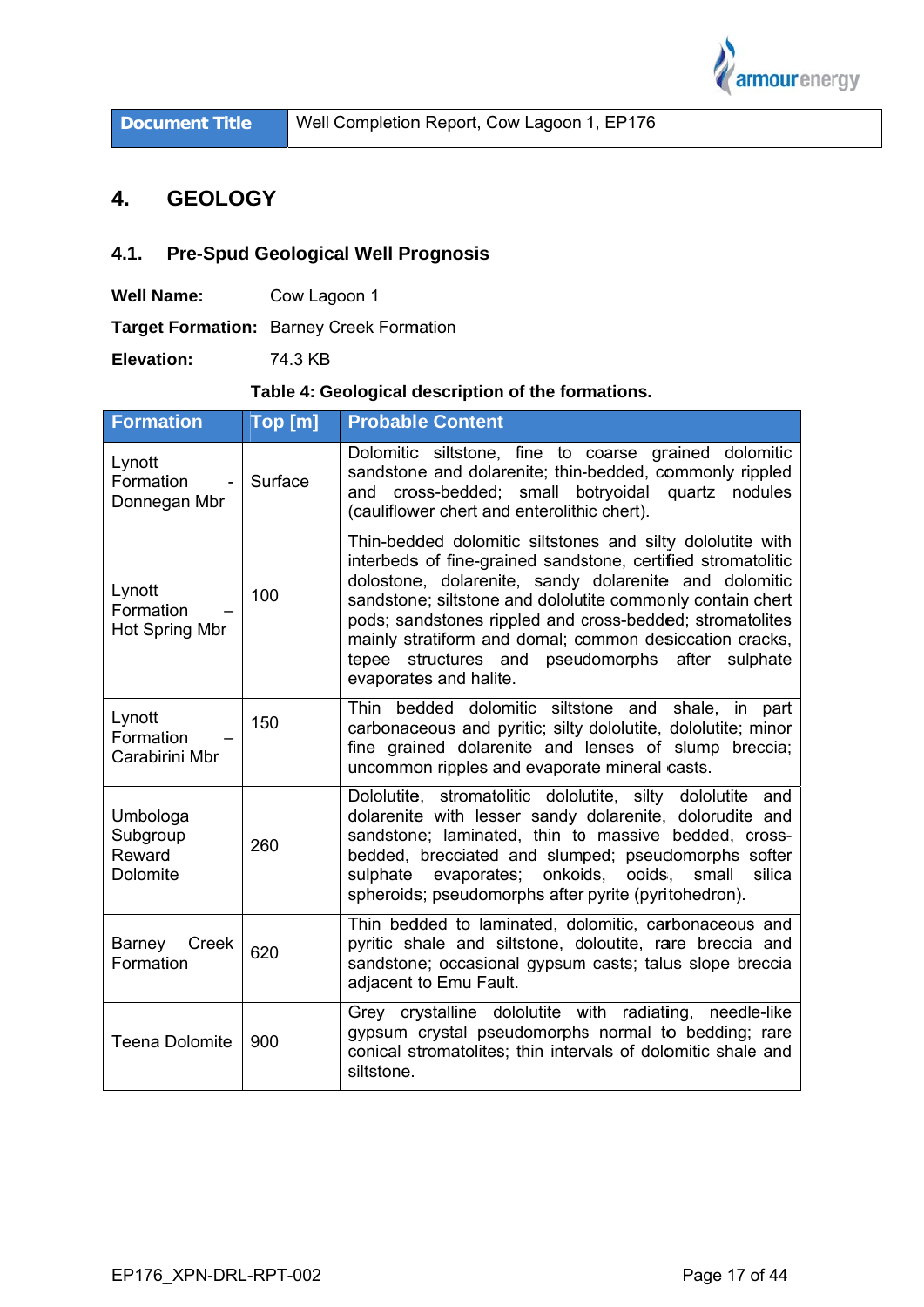

**Document Title** 

### $4.2.$ Along Hole and True Vertical Depth of Seismic Marker and Reservoir **Horizons**

| <b>Geologic Tops</b>                          | <b>Drilling Depth [m]</b> | <b>Structural Tops</b> |
|-----------------------------------------------|---------------------------|------------------------|
| Lynott Formation -<br>Undifferentiated        | Surface                   |                        |
| <b>Reward Dolomite</b>                        | 817                       | $-742.7$               |
| Barney Creek Formation -<br><b>HYC Member</b> | 1245                      | $-1170.7$              |
| Coxco Dolomite                                | 1308                      | $-1233.7$              |
| Lower Teena Dolomite                          | 1388                      | -1313.7                |
| <b>Mitchell Yard Dolomite</b>                 | 1528                      | -1453.7                |
| Mara Member                                   | 1631                      | -1556.7                |
| <b>Myrtle Shale</b>                           | 1673                      | -1598.7                |
| Leila Sandstone                               | 1739                      | -1664.7                |

# Table 5: Well Log formation tops for Cow Lagoon 1, TD= 1805 m.

#### $4.3.$ **Geological Interpretation of the Well Data**

## 4.3.1. Log Adjusted Lithology Description

### **Lynott Formation**

The Lynott Formation, a unit of dololutite, dolarenite and dolomitic siltstone and sandstone, is generally the thickest and most widespread of the formations which make up the Batten Subgroup. This formation is comprised of the Donnegan, Hot Spring and Caranbirini Members as you progress down stratigraphy, respectively. The Lynott Formation is seen as a regressive sequence.

Donnegan Member: Typically comprises buff to red-brown, thin bedded, often ferruginous, fine-grained dolomitic sandstone with interbeds of dolomitic siltstone and dololutite. A characteristic feature of the Donnegan Member is the presence of botryoidal quartz nodules (cauliflower chert) which have probably formed by replacement of anhydrite nodules. The quartz nodules range from a few millimetres up to 10 cm in diameter, often have an enterolithic structure, and exhibit displacive growth along fractures and bedding planes. Pseudomorphs after gypsum and mud cracks are common at various levels

Hot Spring Member: The base of the member is taken to be either the first coarse sandstone bed or prominent stromatolitic dolostone bed in the conformable succession with the Caranbirini Member. It ranges up to about 350 m in thickness, although exposures in the southeast are poor and shallow-dipping, making it difficult to estimate true thickness. The Hot Spring Member is a variable unit including dolomitic siltstone, silty dololutite, stromatolitic dolostone, dolarenite, sandy dolarenite and dolomitic quartz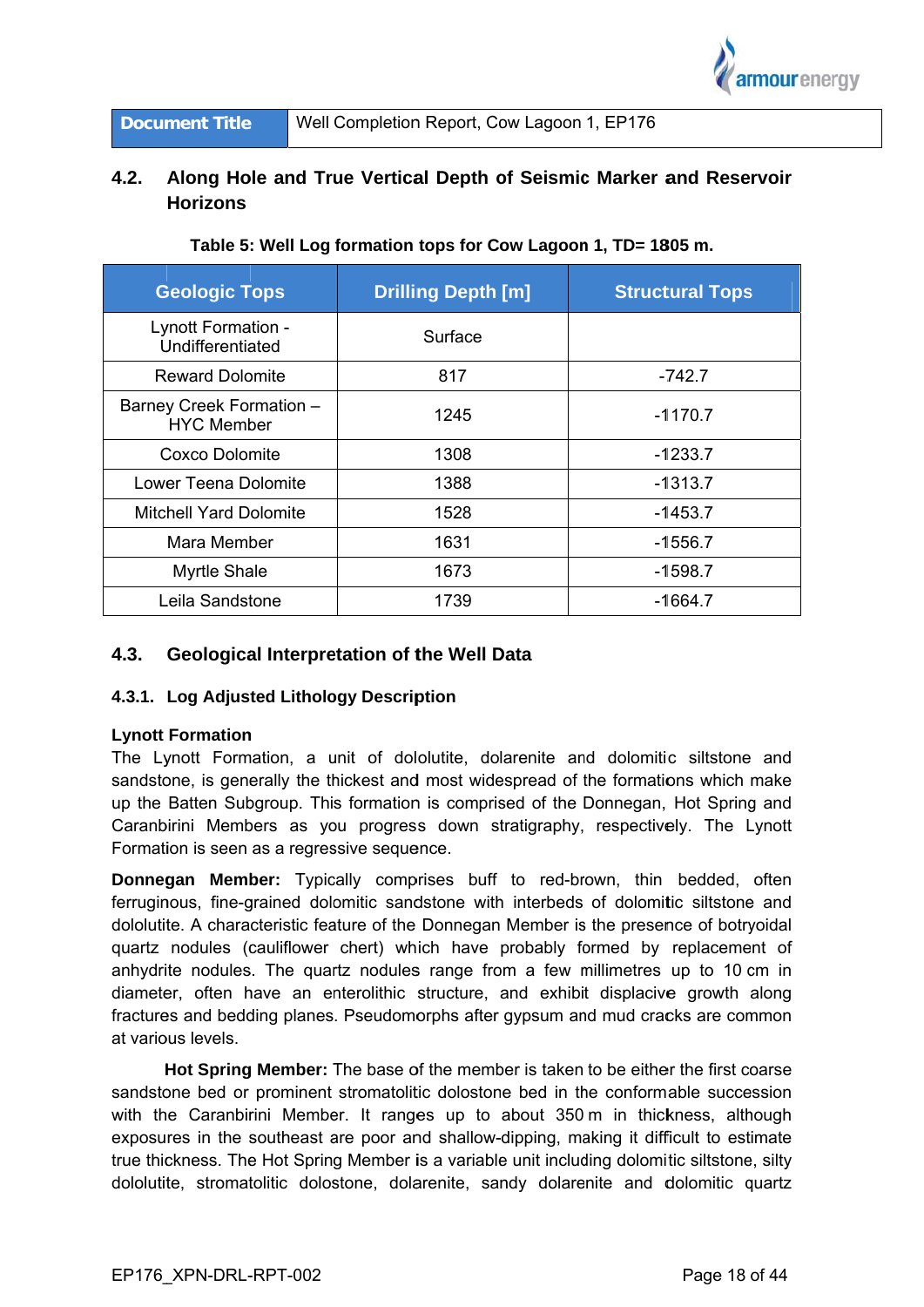

### Well Completion Report, Cow Lagoon 1, EP176 **Document Title**

sandstone and thin beds of intra-clast breccia. The most common rock type is thinbedded dolomitic siltstone which is often deeply weathered and silicified. Sedimentary structures include cross-bedding, ripple marks and rare mud cracks. Stromatolitic horizons are silicified and form prominent beds of blue-grey, often banded, chert.

Caranbirini Member: The Caranbirini Member is typically a poorly exposed unit of very thin-bedded to laminated, buff to yellow and grey, dolomitic siltstone and shale with interbeds of massive and laminated dololutite, similar in appearance to the Barney Creek Formation. It is usually deeply weathered and leached and occurs in low, rubbly, often flaggy outcrops. Pink to dark red and purple weathered pyritic shales, sometimes with small nodules of iron oxides after pyrite, form in the upper parts of the unit, whereas white, weathered, bituminous shales are common lower in the unit. There are rare, thin inter-beds of fine-grained, cross-bedded sandstone and dolarenite, but coarse sandstone and stromatolitic dolostone are absent. The upper part of the unit is more dolomitic and is characterised by small, vertical to inclined, chert and calcite-filled irregular fenestrae which may represent evaporate casts. Emergent, evaporitic conditions at this level are indicated by the presence of ripple marks, mud cracks, hopper halite casts, small chert spheroids and tepee structures.

In Cow Lagoon 1 the Lynott Formation appears to be undifferentiated. At surface greygreen dolomitic grainstones show typical botryoidal quartz nodules (cauliflower cherts) which have probably formed by replacement of anhydrite nodules. Low amplitude ripple structures are common.

The upper section consists of light grey to light brown, very hard, microcrystalline calcareous cemented, blocky, waxy siltstone with minor calcareous bands, inter-bedded with dark grey, very hard, blocky dolomitic mudstone with NFSOC from 120 m to 160 m. The unit began to become micro-crystalline, contain silica spheroids and contain calcareous bands from 160 m to 240 m down hole.

Below this, the unit consists of dolomitic mudstones and packstones - very dark grey, blocky, with no oil fluorescence and dominant dolomitic siltstones light brown to grey. hard, blocky, dolomitic, with trace calcite veins, no oil fluorescence and minor visible porosity present as small vugs with iron oxide stained grains. Dull, even, yellow fluorescence of some siltstone fragments, possible calcite, was seen around 360 m. Fine bedded pyrite was seen in the dolomitic packstones and claystones between 432 m and 446 m.

The next unit is characterised by wavy-laminated and stromatolitic dolostones as seen in core taken from 587.15 m to 587.75 m (Photo 1: Cow Lagoon 1 core section 587.15 m to 587.75 m.) – which contained ripple bedding, sag structures, finely laminated <1 mm up to 35 mm bedding thickness of dolomitic mudstone and siltstone layers, wavy-laminated and stromatolitic.

Clean gas was encountered in the Cow Lagoon 1 well at 394.6 m (DTG) of 1.2% (PASON gas detection system), connection gas at 498.7 m of 6.3% (PASON gas detection system) and at 546 m of 2.1% (PASON gas detection system). At 394 m, air compressors were shut down for 1.5 hours then started. Compressors were run to 250 psi and drilling fluid unloaded - a 5-6 min 2 m clean burning flare was observed out of the 8" blooie line.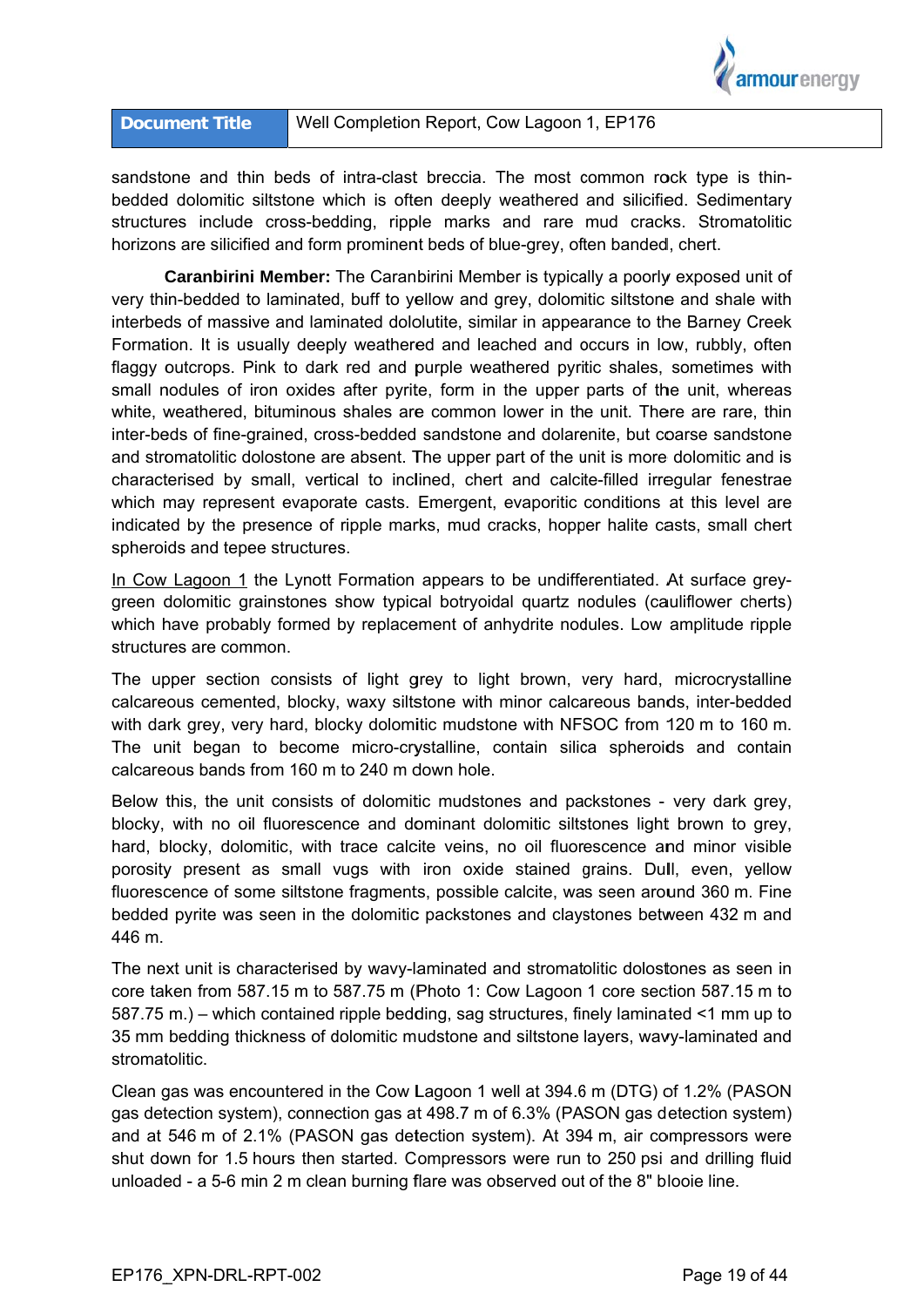

At 546 m the hole was left with no compressor air for 30 mins (9:33pm - 10.03pm) then the compressors turned back on resulting in a flare 5 m long that ran for 15 s. In a second test the hole was left with no compressor air for 60 mins (11.10pm - 12.10am) then the compressors were turned back on, applied 1000 cfm air at 245 psi, flame build up was 7 min for a vertical flare 3 m long that burned for 3.5 min.

Connection gas was encountered in the Cow Lagoon 1 well at 698 m of 1.1% (PASON gas detection system).

In Cow Lagoon 1 well the base of the Lynott Formation consists of dominant dolomitic to calcitic mudstones black, hard, blocky with trace quartz grains, minor calcite fragments and no oil fluorescence and no visible porosity. It is accompanied by dolomitic to calcitic light grey packstones, hard, with minor quartz grains with no oil fluorescence and no visible porosity. Abundant bedded pyrite exists between 808 m-816 m towards the base of the Lynott Formation.

### Umbolooga Subgroup

The top of the Umbolooga Subgroup consists of the Reward Dolomite, Barney Creek Formation (HYC Pyritic Shale Member, W-Fold Shale Member), Coxco Dolomite and Teena Dolomite progressing down stratigraphy, respectively.

### **Reward Dolomite**

The Reward Dolomite is a widespread, highly variable dolostone unit which marks the top of the Umbolooga Subgroup. The thickness ranges from a few tens of metres in the west to several hundred metres in the vicinity of the McArthur River mine. The contact with the Barney Creek Formation is generally conformable and often gradational. The lower part of the formation consists of pink, buff and grey, laminated and thin bedded dololutite with interbeds of dolomitic siltstone and sandstone, sandy dolarenite and sandy intraclast breccia. Dolomitic beds often contain small chert spheroids. Thin beds of potassium-rich, pink, siliceous, possibly tuffaceous material occur at some levels. The upper part of the formation is marked by a zone of intense silicification. In the west it is deeply weathered, silicified, chaotic breccia containing large, unsorted, angular dolostone clasts in a coarse, poorly sorted sandstone matrix with thin interbeds of dololutite and dolomitic sandstone. The Reward Dolomite often contains minor base metal mineralisation along the disconformity where the dololutite is black and has a bituminous odour when broken. The Reward Dolomite was deposited in an environment similar to the Barney Creek Formation, very shallow water to emergent conditions under which sediments accumulated in small bodies of standing water.

In the Cow Lagoon 1 well the Reward Dolomite consists of clean limestones, lime packstones, argillaceous limestones, dolomitic packstones and argillaceous dolomites with minor sandstone and claystone stringers. The limestones, lime packstones and argillaceous limestones are light grey to dark grey, hard, blocky, very calcareous, micritic in part, cryptocrystalline to microcrystalline, micro sucrosic to sucrosic in texture, dense, with common calcite fragments suggesting fracture fill, and no sedimentary structures. Only minor fluorescence was encountered at 1129 - 1135 m: weak milky fluorescence when cut. A weak oil stain was observed on calcite fragments. Traces of oolites were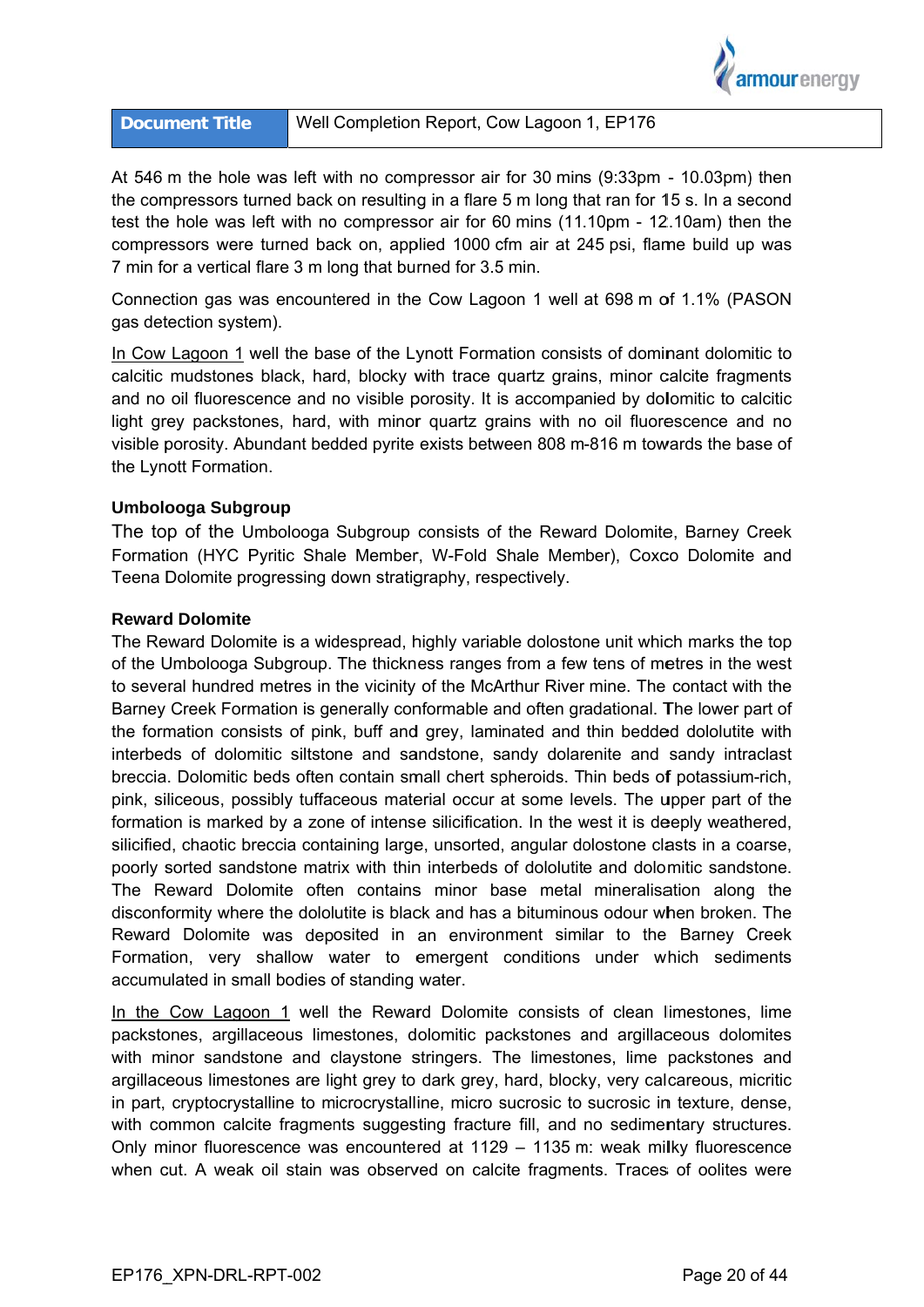

| <b>Document Title</b> | Well Completion Report, Cow Lagoon 1, EP176 |
|-----------------------|---------------------------------------------|
|-----------------------|---------------------------------------------|

present between 837 m and 855 m, and between 1114 m and 1120 m. No visible porosity was observed. The dolomitic packstones and argillaceous dolomites are grey to dark grey, hard, blocky, microcrystalline, dense, carbonaceous in part, with minor calcite veining and no sedimentary structure, no fluorescence, no visible porosity.

### **Barney Creek Formation**

The Barney Creek Formation is a unit of dolomitic shale, siltstone and dololutite which is usually only poorly exposed in low, discontinuous rubbly ridges in the west, northeast and southeast of the McArthur River Region. The formation is usually less than 150 m thick but thickens to about 700 m near the Emu Fault Zone near the McArthur River deposits. The formation is divided into three members: the HYC Pyritic Shale Member, W-Fold Shale Member and the Cooley Dolomite Member. The Cooley Dolomite is restricted to the HYC Sub-basin to the west of the Western Fault, and 20 km north, near the Caranbirini Waterhole so is unlikely to be found in this well.

HYC Pyritic Shale Member: The HYC Pyritic Shale Member mainly consists of very thinbedded to laminated dolomitic siltstone characterised by high carbonaceous content. pyrite is the major sulphide component with galena and sphalerite present in the HYC deposit. Sedimentary structures include scour marks, flame structures, soft sediment slumping and graded bedding. Sedimentary breccias are recognised in the areas around the HYC deposit in close proximity to the Emu Fault Zone.

W-Fold Shale Member: The lowermost member, W-Fold Shale Member, consists of green and red, dolomitic siltstone and shale with interbeds of green vitric tuff. The proportion of tuffaceous material increases toward the top of the member.

In the Cow Lagoon 1 well the top of the Barney Creek Formation, around 1245 m, consisted of a argillic limestone which is dark grey, carbonaceous, hard, partly dolomitic increasing, blocky, microcrystalline, dense, minor calcite veins, no fluorescence, no visible porosity, minor weak bedding, massive, recrystallized calcitic/dolomitic cement, increasing clay content with minor banded pyrite. The limestone is interbedded with argillic dolomites that are dark grey, hard, blocky, microcrystalline, dense, carbonaceous in part, minor calcite vein, no sedimentary structure, no fluorescence with no visible porosity. Trace galena which is very fine grained on fracture surfaces and as "massive" pieces to 2 mm+ at 1249-1255 m with very fine grained disseminated pyrite.

No indication of the W-Fold Shale Member exists in the Cow Lagoon 1 well.

### **Teena Dolomite**

The Teena Dolomite is a recessive dolostone unit with the upper part of the formation called the Coxco Dolomite Member. The Formation is up to 70 m thick in the southern McArthur River Region.

### **Coxco Dolomite Member**

The Coxco Dolomite Member is almost certainly evaporitic and is a massive, dark grey, sometimes vaguely bedded dololutite unit. It contains numerous interbeds of pink, buff or orange-weathering, potassium rich, possibly tuffaceous, and mudstones in the area adjacent to the McArthur River deposits. The Coxco Dolomite Member is characterised by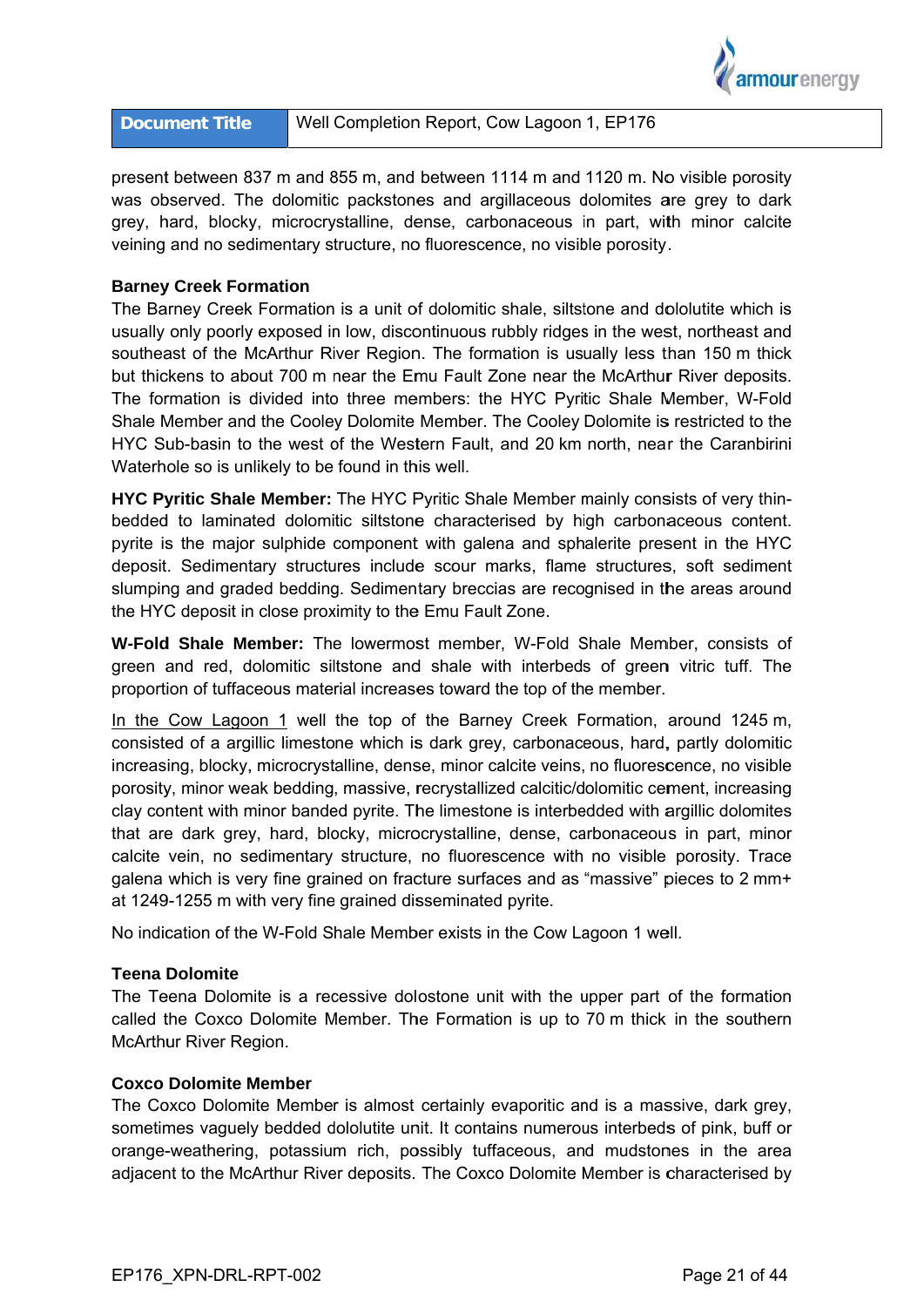

the presence of acicular crystal casts which typically take the form of radiating aggregates of needles, rarely more than 2 mm in diameter and up to 6 cm long. Minor disseminated sphalerite, galena and chalcopyrite have been noted at several localities in the Coxco Dolomite Member.

In the Cow Lagoon 1 well the top of the Coxco Dolomite Member is around 1308 m. The member consists of lime packstone which is light grey to grey, very hard, dense, cryptocrystalline, dolomitic in part, trace disseminated pyrite and galena, with no sedimentary structure, minor calcite fragment, minor mineral fluorescence, no visible porosity, 0-5% dull to moderate yellow to purple direct fluorescence, no cut fluorescence and no visible porosity. Dolomitic packstone exist towards the bottom of the member that is white to grey, cryptocrystalline to microcrystalline, very hard, blocky, dense, calcareous in part, trace pyrite and galena, minor natural mineral fluorescence, no visible porosity.

Lower Teena Dolomite: The lower Teena Dolomite was probably deposited in a hyper saline lacustrine environment in which very shallow water and emergent conditions alternated. It consists of very thin bedded, massive, dark pink and grey dololutite. To the east near the McArthur River, the unit has greater sand and silt content and contains beds of ooids and intraclast breccia including flake breccia. Some of the sandy intervals contain cross-beds and ripple marks. Thin beds of stromatolites including conical, domal, columnar and stratiform types are often present near the top and bottom of the unit. Thin beds of pink, cryptocrystalline, possibly tuffaceous siliceous rock are present at some levels.

In the Cow Lagoon 1 well the top of the Lower Teena Dolomite is at 1388 m. The member consists of argillaceous dolomites and dolomitic packstones. The argillaceous dolomites are grey to dark grey, hard, blocky, microcrystalline, dense, carbonaceous in part, minor calcite veins, with no sedimentary structures, no fluorescence, no oil visible porosity. The dolomitic packstones are white to grey, cryptocrystalline to microcrystalline, very hard, blocky, dense, calcareous in part, with minor natural mineral fluorescence, no visible porosity, trace chert and contains minor brecciated fragments.

### **Emmerugga Dolomite**

The Emmerugga Dolomite reaches a maximum thickness of 620 m. It shows considerable thickness variations, mainly due to post-depositional erosion: the Mitchell Yard Dolomite Member is commonly not present; and erosion has, in many places, removed the upper part of the Mara Dolomite Member. It is suggested that the Emmerugga Dolomite was deposited in a variety of marginal-marine environments: the Mitchell Yard Dolomite Member was interpreted by them as wholly subtidal; the Mara Dolomite Member was stated to contain subtidal, sheltered intertidal, lagoonal, and ephemeral salt-lake deposits. and that much of it could have been deposited in shallow lagoonal and saline lacustrine environments.

Mitchell Yard Dolomite: The Mitchell Yard Dolomite Member, where present, is conformably overlain by the Teena Dolomite. The Mitchell Yard Dolomite Member may represent extensively altered lower Teena Dolomite and not a separate stratigraphic unit. The boundary between the two formations is inferred to be at a level where thick bedding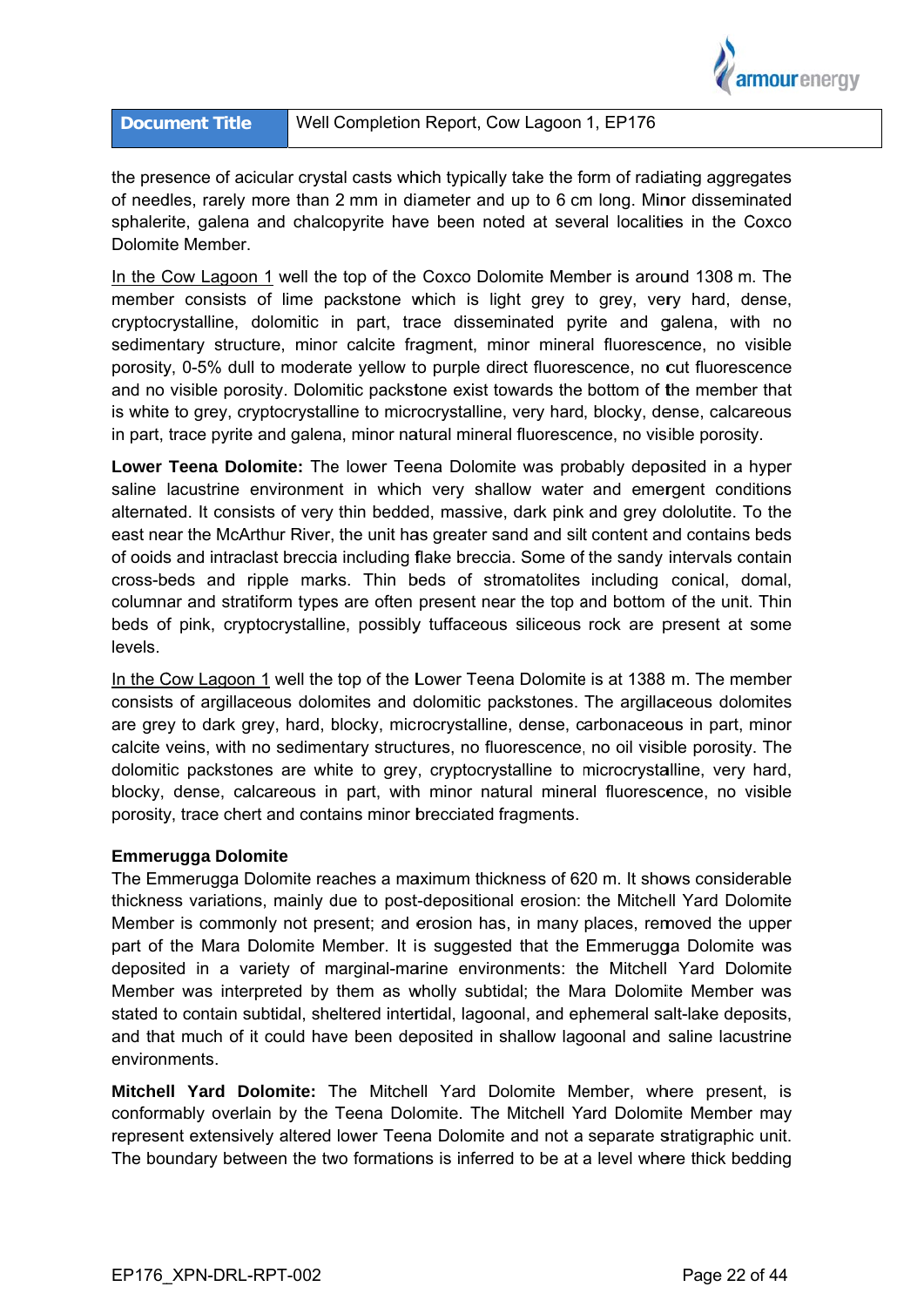

(massive character) of the Mitchell Yard Dolomite Member gives way to thin bedding of the Teena Dolomite.

In the Cow Lagoon 1 well the top of the Mitchell Yard Dolomite is estimated at 1528 m. The formation consists of argillaceous dolomite and dolomitic packstone.

Argillaceous dolomite is grey to dark grey, hard, blocky, microcrystalline, dense, silty & calcareous as well as carbonaceous in parts, calcite vein, no sedimentary structure, trace pyrite, no fluorescence & no visible porosity was observed. Dolomitic packstone varies from light brown grey to grey, grey to brown, cryptocrystalline to crystalline, granular in parts, very hard, blocky, dense, calcareous in parts, minor natural mineral fluorescence with no visible porosity.

Mara Member: The Mara Dolomite Member overlies the Myrtle Shale, apparently conformably, and in most places is conformably overlain by the Mitchell Yard Dolomite Member. Unit 4 - comprises a few metres of grey dolostone and chert with fine grained pink to buff potassium-rich mudstone (with up to 12%  $K_2$ 0). Unit 3 - of thin to thick-bedded dololutite and dolarenite containing intraclast conglomerates, oolites, oncolites, and stromatolites of a variety of forms and sizes. Unit 2 - mainly laminated dololutite with a few stratiform and small domal stromatolites. Unit 1 - Thin beds or discontinuous wedges of medium-grained cross-bedded sandstone.

In the Cow Lagoon 1 well the top of the Mara Member is estimated at 1631 m. The dominant lithology of Mara Member consists of dolomitic packstone, dolomitic mudstone & argillaceous dolomite. Dolomitic packstone is light brown grey to grey, cryptocrystalline to microcrystalline, very hard, angular, dense, calcareous vein in parts, minor natural mineral fluorescence with no visible porosity observed. Traces of pyrite and galena were seen.

Dolomitic mudstone (20%) composed of light pink to brown, tuffaceous with shards and crystalline fragments in matrix observed. Argillaceous dolomite is grey to dark grey, brown in parts, hard, blocky, angular in parts, microcrystalline, dense, silty as well as carbonaceous in parts, traces of calcite veins, traces of pyrite were observed. No fluorescence and no visible porosity were seen.

### **Myrtle Shale**

The Myrtle Shale as a largely lacustrine and/or low gradient alluvial plain deposit with a possible evaporite solution collapse breccia near the contact with the overlying Emmerugga Dolomite. The Myrtle Shale is a red bed, continental facies containing a range of evaporite pseudomorphs and desiccation cracks and was deposited in a saline playa-mudflat type of environment.

In the Cow Lagoon 1 well the top of the Myrtle Shale is estimated at 1673 m. The main lithology of the formation composed of dolomitic mudstone & dolomitic packstone.

Dolomitic mudstone varies from light brown to grevish brown, reddish brown to brown, cryptocrystalline, very hard, angular to blocky, silty & tuffaceous in parts, vitreous shards and crystalline fragments in tuff with calcareous veins in parts are observed. No fluorescence or visible porosity could be seen.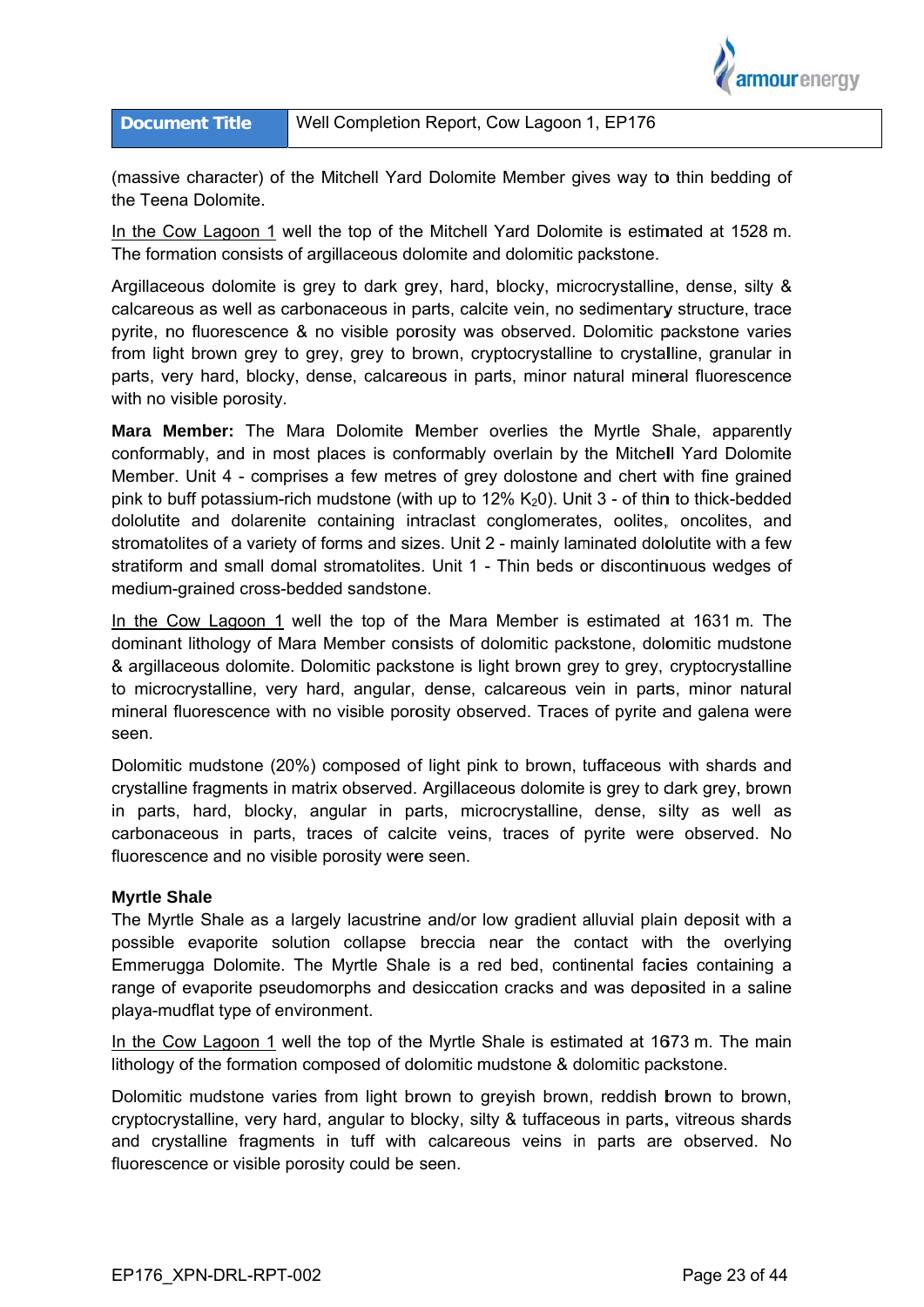

| Well Completion Report, Cow Lagoon 1, EP176<br><b>Document Title</b> |
|----------------------------------------------------------------------|
|----------------------------------------------------------------------|

Dolomitic packstone varies from light green grey to cream, very hard, angular, cryptocrystalline, argillaceous & ferruginous in parts, minor fluorescence observed while no visible porosity was observed.

### **Leila Sandstone**

The Leila Sandstone consists of quartz rich and dolomitic sandstones. The base of the unit is clearly erosional as it scours into the underlying shaly carbonates of the Tooganinie Formation.

In the Cow Lagoon 1 well the top of the Leila Sandstone is estimated at 1739 m. Leila Sandstone mainly comprises of dolomitic mudstone & dolomitic packstone.

Dolomitic mudstone consists of red brown to purple, cryptocrystalline, very hard, angular, blocky, silty, tuffaceous in parts with trace vitreous shards & crystalline fragment inch tuff. No fluorescence and/or visible porosity have been observed.

Dolomitic packstone comprises light green grey to cream, very hard, angular, cryptocrystalline, waxy, argillaceous in parts, minor fluorescence was seen but no visible porosity was observed.

## 4.3.2. Reservoir Quality

The reservoir quality is considered good at this location based on mud-log shows, electric-logs, intermittent flares and needs to be further delineated down-dip or with a highly deviated hole.

## 4.3.3. Source Rock Quality

Not determined

## 4.3.4. Hydrocarbon Indications

| <b>Drilling</b><br><b>Depth</b><br>(m) | <b>Description of Show</b>                       | <b>Projected</b><br><b>Formation at Time</b><br>of Show |
|----------------------------------------|--------------------------------------------------|---------------------------------------------------------|
| 394                                    | Downtime Gas 1.2%; 2 m Flare Observed            | Lynott Fm                                               |
| 499                                    | Connection Gas 6.3%; No Flare Observed           | Lynott Fm                                               |
| 546                                    | Downtime Gas 2.1%, 3 m and 5 m Flare<br>Observed | Lynott Fm                                               |
| 698                                    | Connection Gas 1.1%; No Flare Observed           | Lynott Fm                                               |
| 1049                                   | Downtime Gas <1.0%; 2 m Flare<br>Observed        | <b>Reward Dolomite</b>                                  |
| 1069                                   | Downtime Gas <1.0%; <1 m Flare<br>Observed       | <b>Reward Dolomite</b>                                  |
| 1081                                   | Connection Gas <1.0%; 2 Quick Flares<br>Observed | <b>Reward Dolomite</b>                                  |
| 1428                                   | Downtime Gas 5.1%; No Flare Observed             | Teena/Coxco<br>Dolomite                                 |

## Table 6: Gas shows were reported on mud-logs in the Lynott, Reward and Barney **Creek Formations.**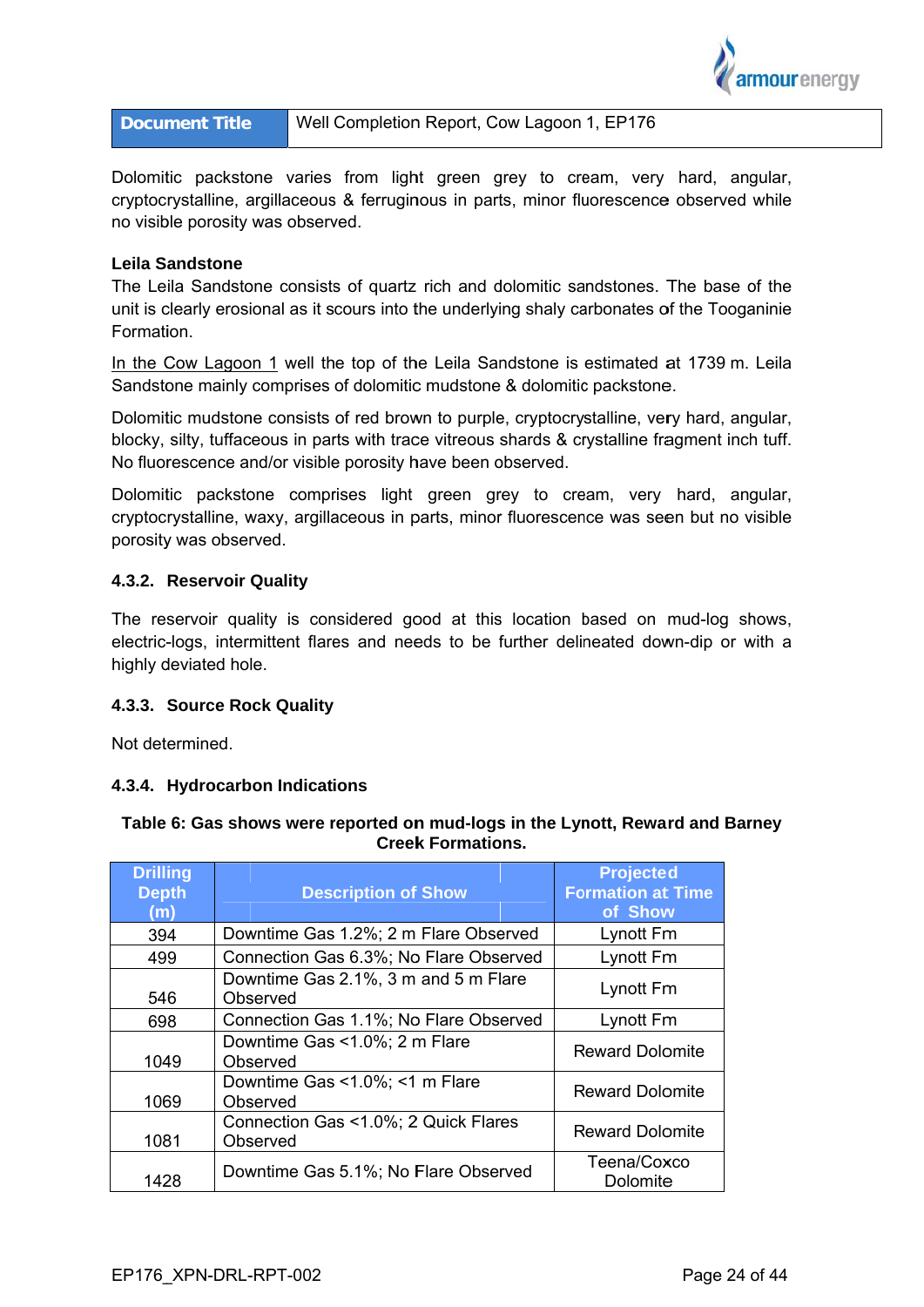

| <b>Document Title</b>                                                                 |                                      | Well Completion Report, Cow Lagoon 1, EP176 |                                  |  |
|---------------------------------------------------------------------------------------|--------------------------------------|---------------------------------------------|----------------------------------|--|
| Downtime Gas 7.84%; Trace to 0.05% C2.<br>C3 and C4+n - C4; No Flare Observed<br>1569 |                                      |                                             | <b>Mitchell Yard</b><br>Dolomite |  |
| 1598                                                                                  | Downtime Gas 6.6%; No Flare Observed |                                             | Mitchell Yard<br>Dolomite        |  |

## 4.3.5. Trap integrity

The trap integrity is sealing with four-way closure with a spill-point at 1308 m in the Coxco Dolomite.

### $4.4.$ Relevance of the Well Data to the Evaluation of the Hydrocarbon **Potential of the Area**

Estimate of Petroleum-in-Place, Cow Lagoon West Accumulation, EP176

In accordance with Part V- Drilling and Workover Operations, Division 2- Reporting and Data Submission, Clause 533- Discovery of Petroleum and Estimate-of In-Place Petroleum of the "Schedule of Onshore Petroleum Exploration and Production Requirements 2012" Armour Energy is submitting an Estimate of Petroleum-in-Place discovered at the "Cow Lagoon West Accumulation" located in EP176 that is based on the results of the Cow Lagoon 1 well.

In addition to fulfilling the requirements of the Act with respect to reporting a discovery to the Minister from the Cow Lagoon West Accumulation in EP176 and conveying in writing to the Director within three (3) months of the discovery date, Armour Energy has compiled under Clause 533, Sub-Clause 4- Part A, Map (See Figure 2) that identifies the location of the Cow Lagoon West Accumulation.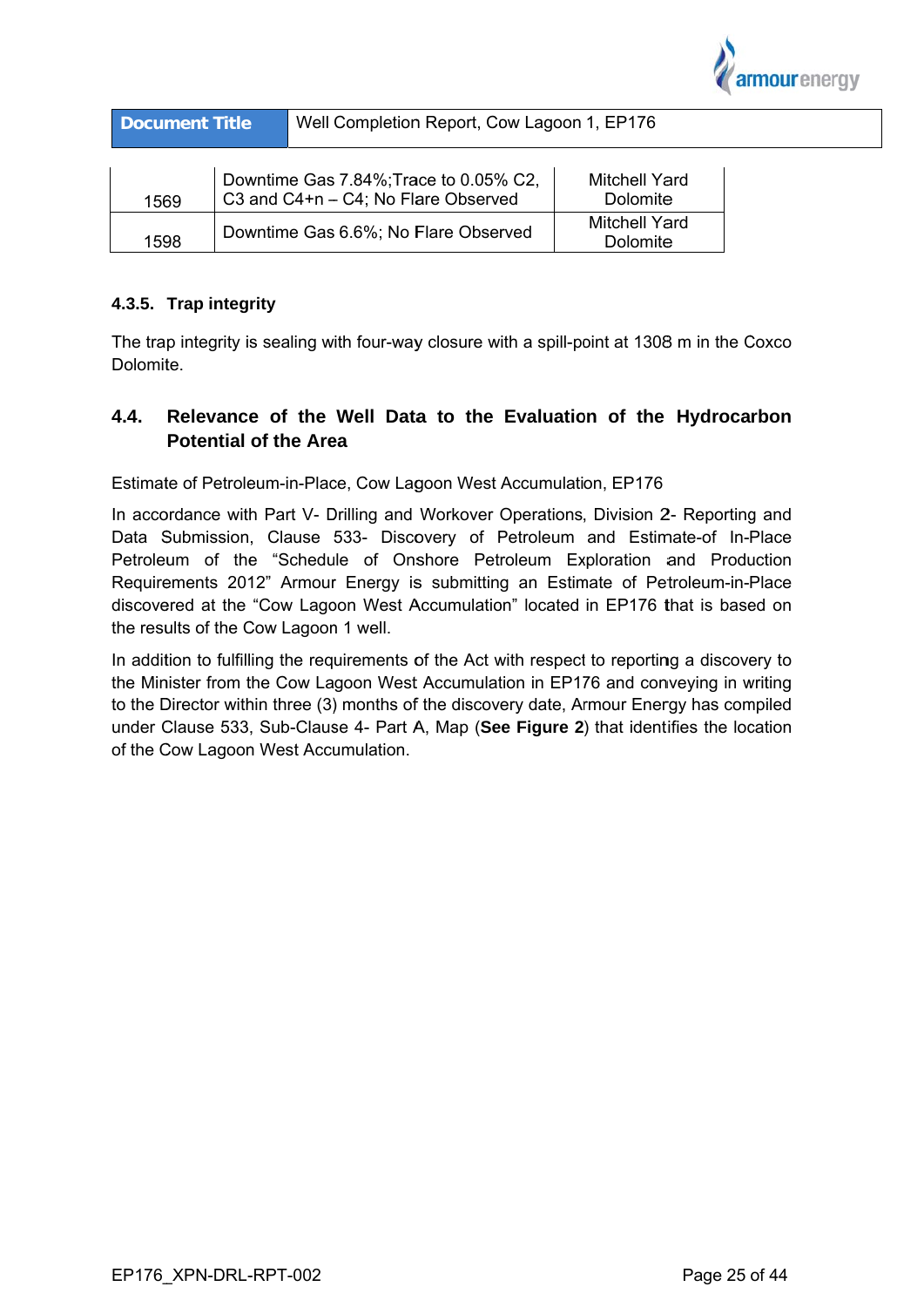



Figure 2: Location Map of the Cow Lagoon West Accumulation.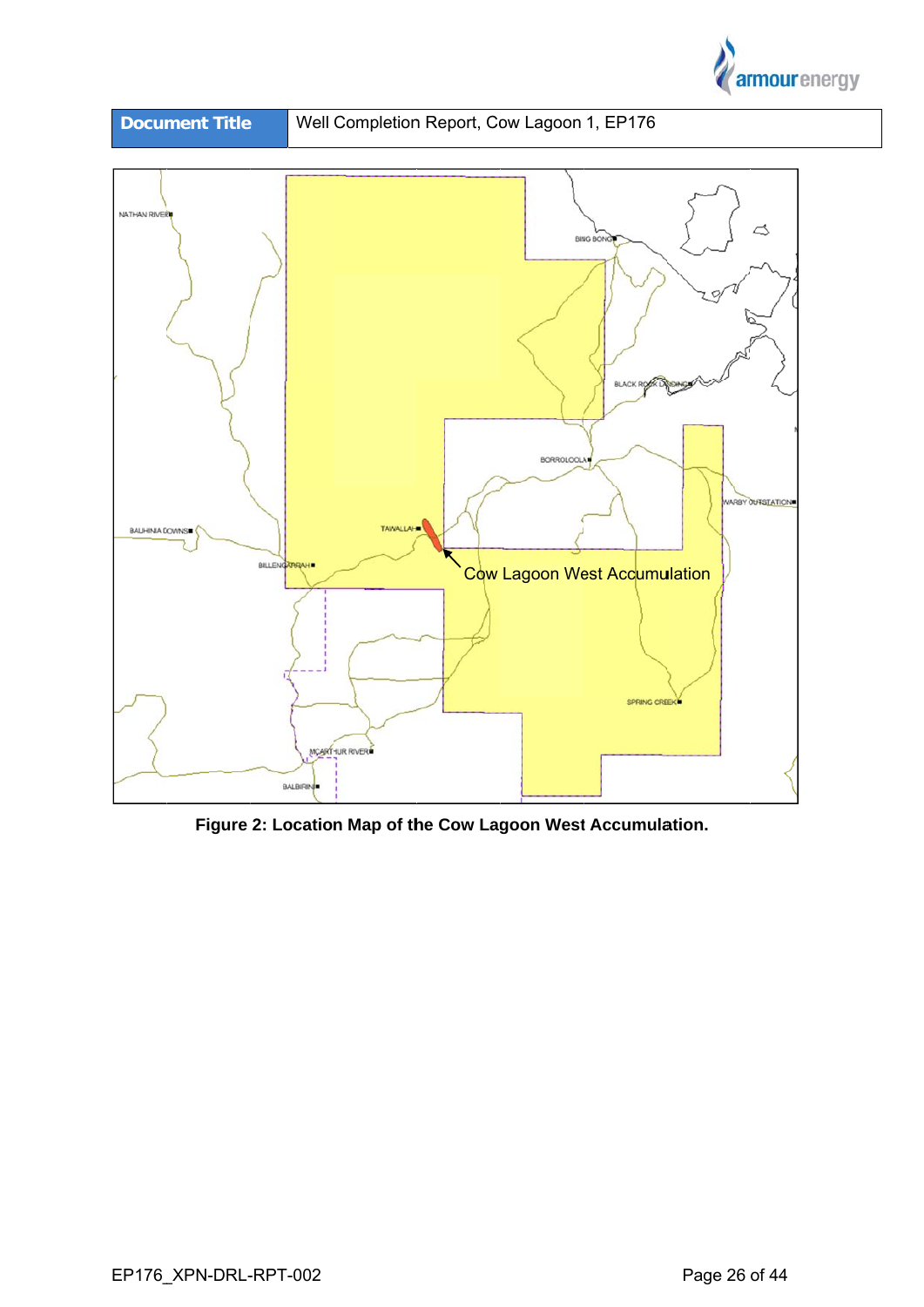

Well Completion Report, Cow Lagoon 1, EP176 **Document Title** 

Under Clause 533, Sub-Class 4- Part B, the quantity of gas-in-place in the pool by formation at the 50% and 90% probabilities is outlined in Table 7Table 7.

# Table 7: Clause 553, Sub-Clause 4 "Probability Table. Part B- Cow Lagoon West Accumulation.

| Formation               | Area [km <sup>2</sup> ] | $P-50$ | <b>P-90</b> |
|-------------------------|-------------------------|--------|-------------|
| <b>Lynott Formation</b> | 5.83                    | 23.8   | 74          |
| <b>Reward Dolomite</b>  | 5.83                    | 4.3    | 11          |
| Total                   |                         | 28.1   | 8.5         |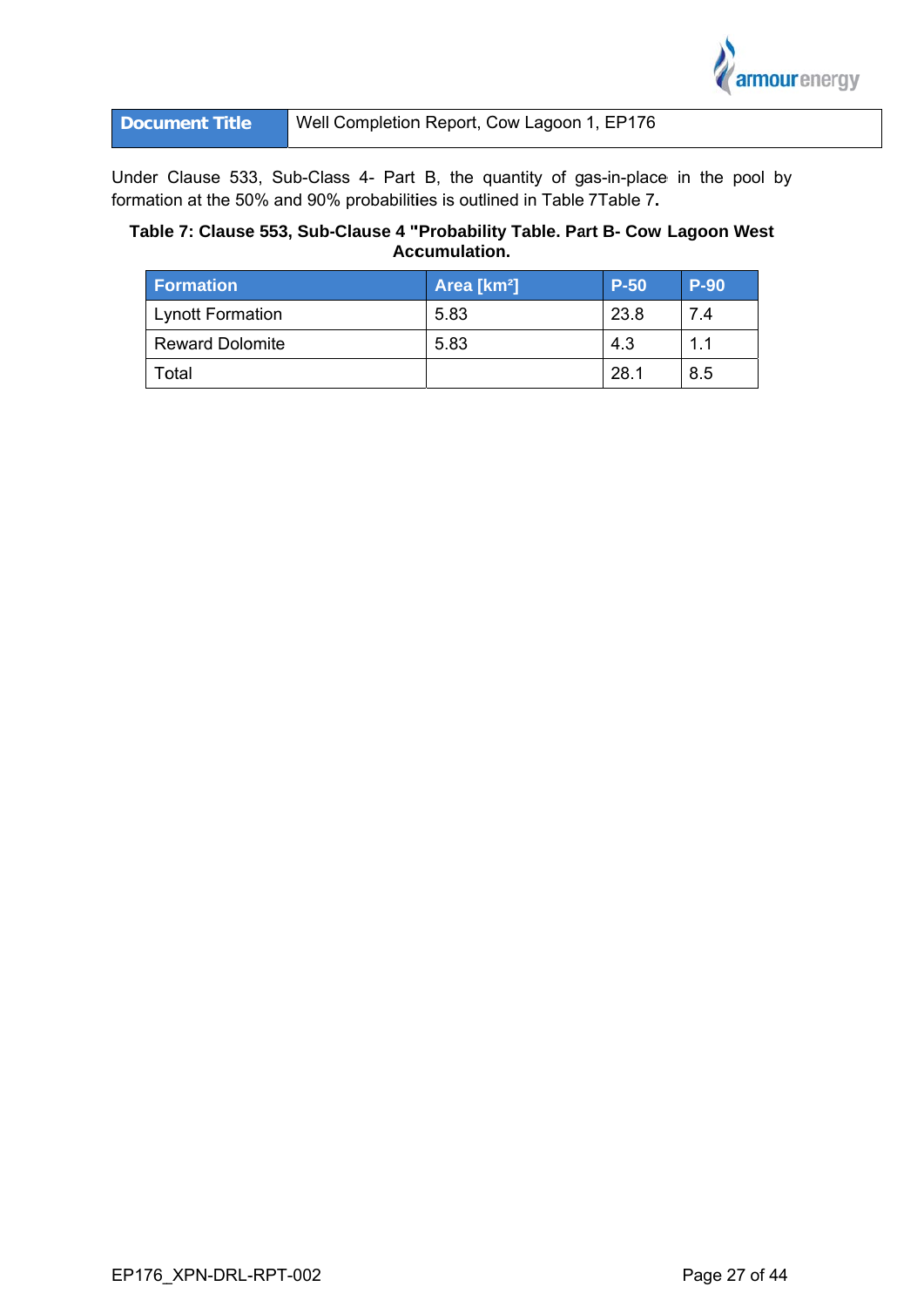

| <b>Document Title</b> | Well Completion Report, Cow Lagoon 1, EP176 |
|-----------------------|---------------------------------------------|
|-----------------------|---------------------------------------------|

Under Part C, the data upon which the estimate is based; the Cow Lagoon West Accumulation located in EP176 covers a mean area 5.83 km<sup>2</sup> and consists of a tabular shaped anticline structure that has an accumulation of gas around the Cow Lagoon 1 wellbore in the Lynott and Reward Formations (See Figure 2 and Table 8).

| <b>Variables</b>                                             | <b>Symbol</b>   | <b>Units</b>    | <b>Distribution</b> | Data Source - Cow Lagoon 1                                                                   |
|--------------------------------------------------------------|-----------------|-----------------|---------------------|----------------------------------------------------------------------------------------------|
| <b>Area</b>                                                  | A               | km <sup>2</sup> | Uniform             | Surface Mapping/GIS<br>Studies/Seismic                                                       |
| <b>Average Pay</b>                                           | H               | meters          | Triangular          | Electric Logs, specifically the<br>Image, Anisotropy, Neutron-<br>Density & Resistivity Logs |
| <b>Matrix porosity</b>                                       | $\Phi_{\rm m}$  | fraction        | Triangular          | Electric Logs, specifically the<br>Image, Anisotropy, Neutron-<br>Density & Resistivity Logs |
| <b>Water</b><br><b>Saturation of</b><br>matrix porosity      | $Sw_{i-m}$      | fraction        | Uniform             | Electric Logs, specifically the<br>Image, Anisotropy, Neutron-<br>Density & Resistivity Logs |
| <b>Fracture</b><br>porosity                                  | $\Phi_f$        | fraction        | Uniform             | Electric Logs, specifically the<br>Image, Anisotropy, Neutron-<br>Density & Resistivity Logs |
| <b>Water</b><br><b>Saturation of</b><br>fracture<br>porosity | $Sw_{i.f}$      | fraction        | Uniform             | Electric Logs, specifically the<br>Image, Anisotropy, Neutron-<br>Density & Resistivity Logs |
| <b>Initial gas</b><br>expansion<br>factor                    | Bg <sub>i</sub> | Rbbls/scf       | Uniform             | <b>Estimated Gas Composition from</b><br><b>Gas Chromatagraph Readings</b>                   |
| <b>Initial gas</b><br>expansion<br>factor                    | $Eg_i$          | scf/Rscf        | Uniform             | <b>Estimated Gas Composition from</b><br>Gas Chromatagraph Readings                          |

# Table 8: Assumptions Table.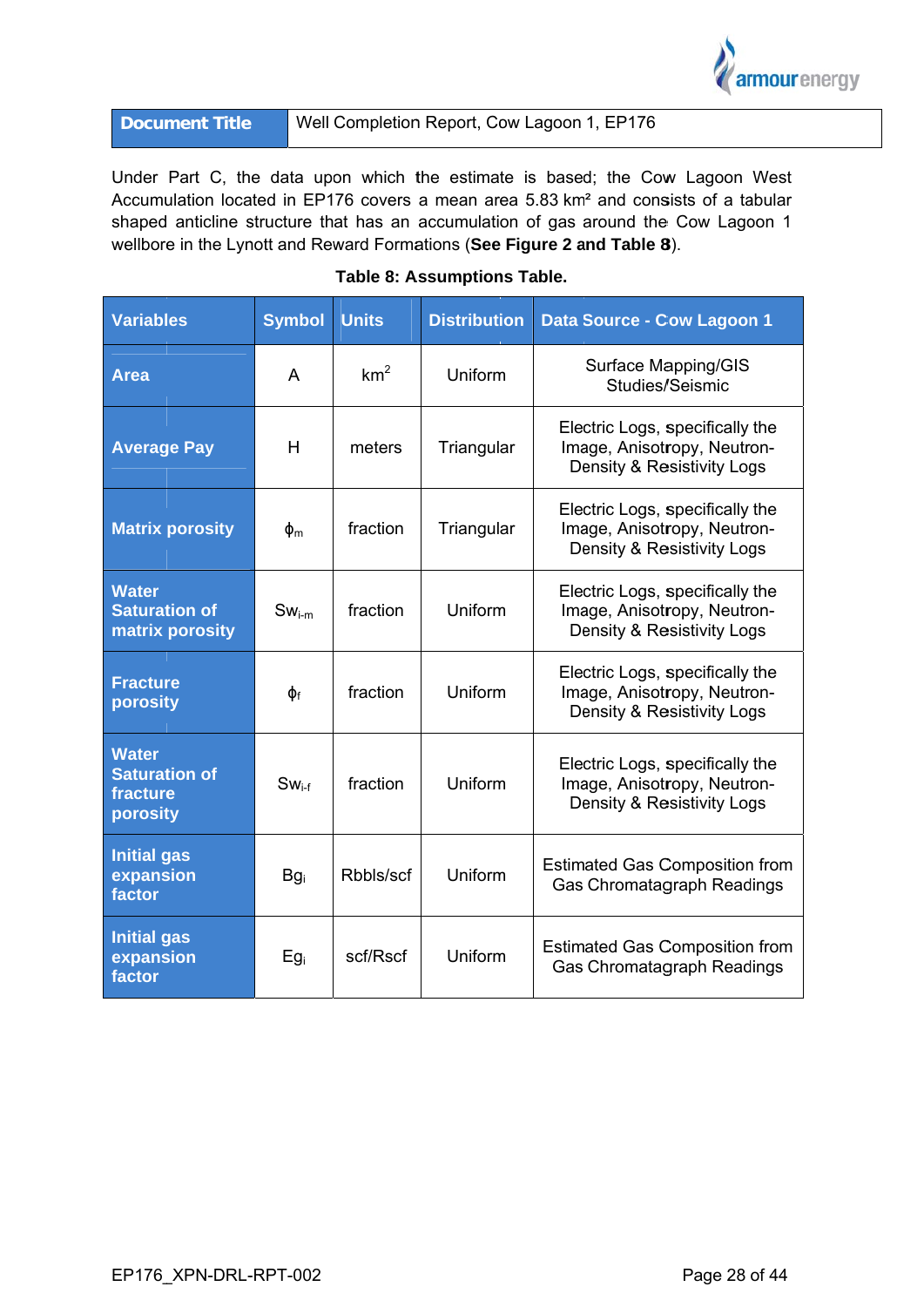

The Cow Lagoon West Accumulation was identified by recent surface mapping by Armour Energy, the 2002 Batten Trough Seismic Reflection Survey main seismic line 02GA-BT1 and confirmed by the Cow Lagoon 1 well drilled by Armour Energy in May-June 2012 (See Figure 2 and Figure 3).

Armour Energy has also defined a Greater Cow Lagoon Structure (See Figure 4), which is a broader area around the Cow Lagoon West Accumulation that may have similar prospective resources. The estimated mean prospective resources, for the Greater Cow Lagoon Structure is 100.4 Bscf. At this time Armour Energy is only able to report to a higher level of certainty up the boundaries of the Cow Lagoon West Accumulation.

Initial surface geological interpretations indicate a potentially larger structure of up to 40.5 km<sup>2</sup> in EP176 with reasonable depth and structural setting to the Cow Lagoon West Accumulation, noted as the Greater Cow Lagoon Structure (See Figure 4). The mean Prospective Resources for this area is 100.4 Bscf using the same parameters and assumptions as the Cow Lagoon West Accumulation and based on SPE-PRMS definitions. However, further drilling and testing is required before a more definitive discovery area or higher certainty in gas-in-place estimates can be made for the Greater Cow Lagoon Structure, as this area defines a large volume of undiscovered resources. Thus, when any revision to the quantity of in-place-gas, resources, or data provided herein is revised, a report of these revised estimated results will be sent to the Director in accordance with Clause 533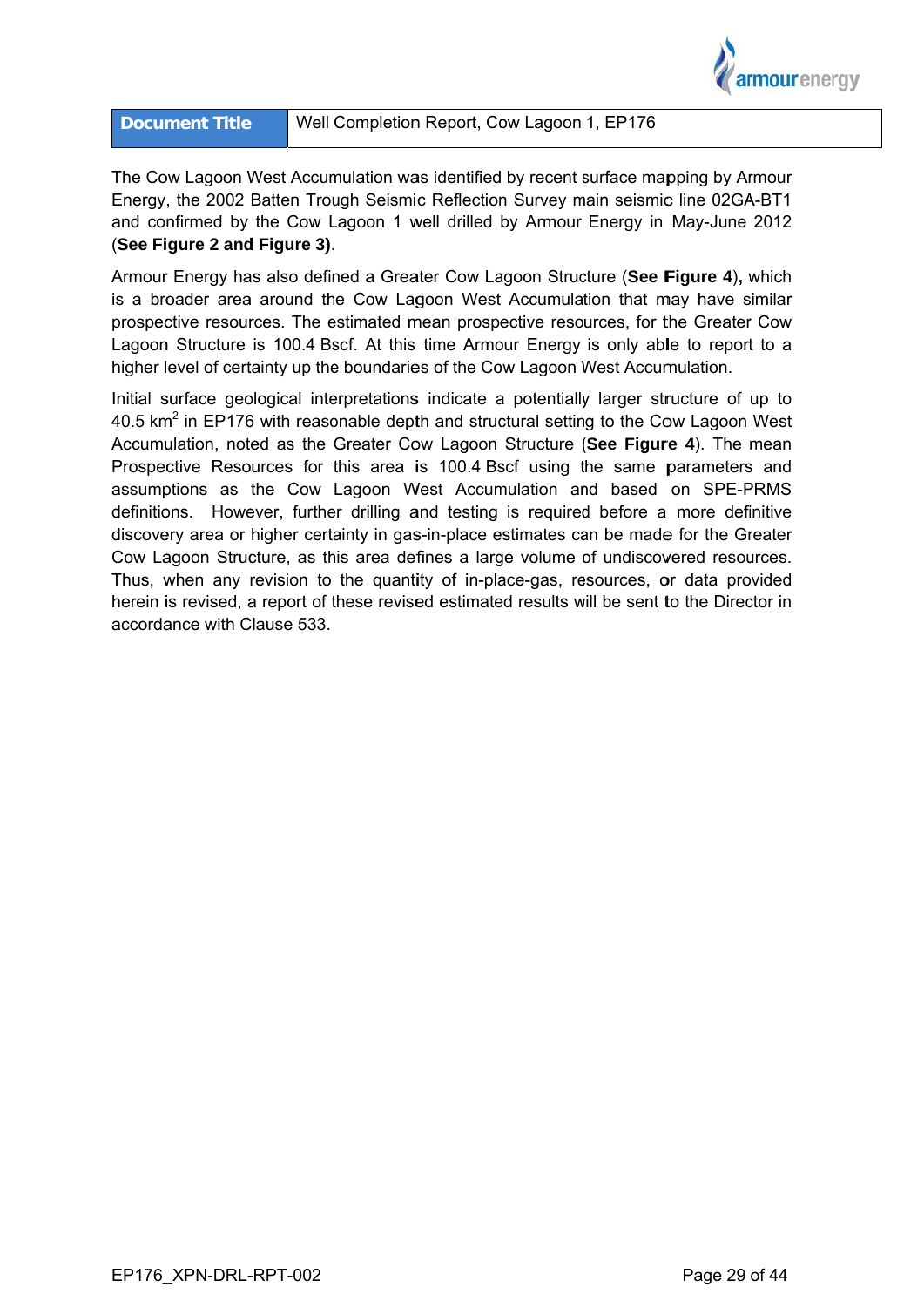



Figure 3: Seismic Section 1- 2002 Batten Trough Seismic Reflection Survey, main<br>seismic line 02GA-BT1.